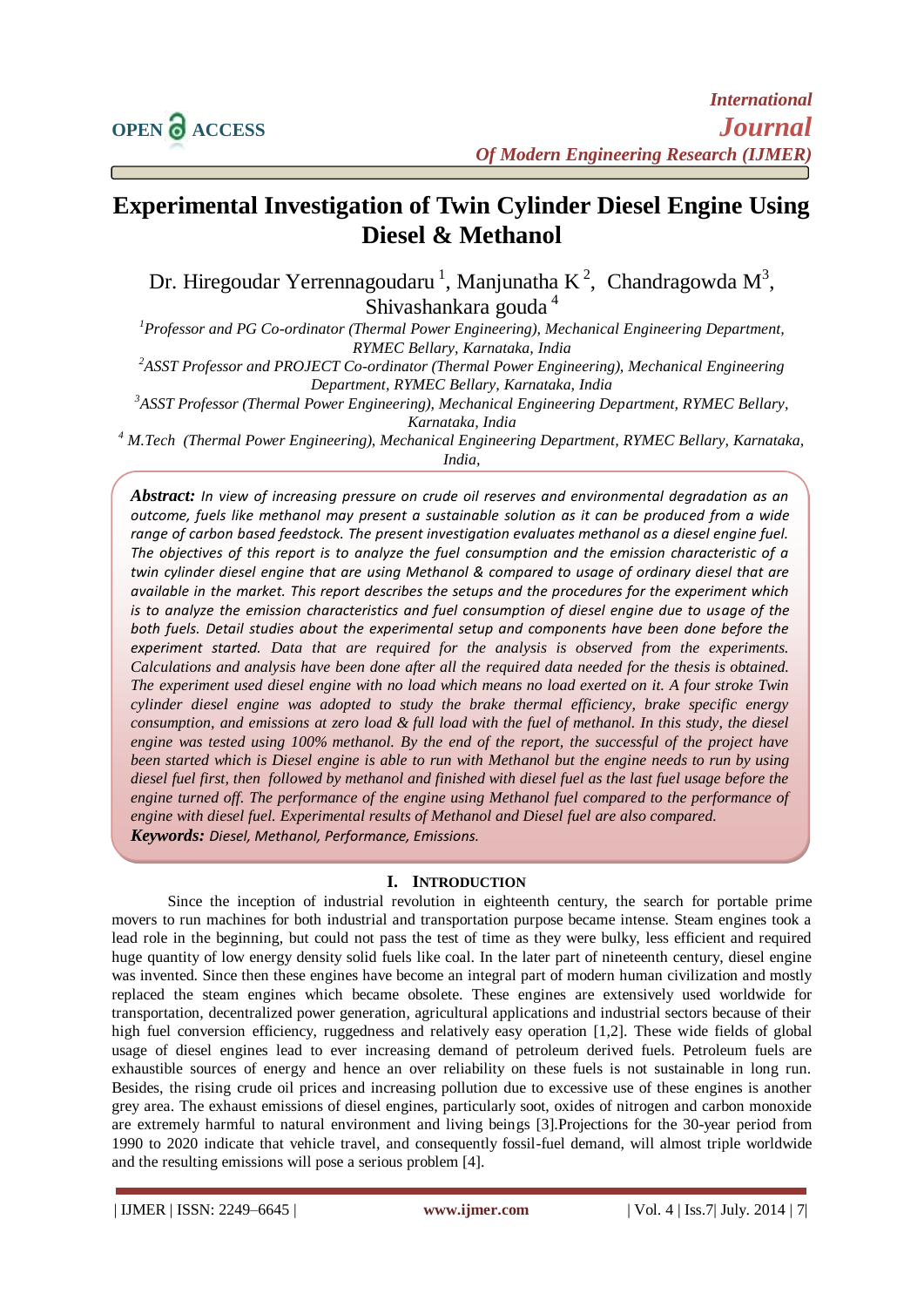Therefore on a nutshell it can be stated that concerns about long-term avail-ability of petroleum diesel, stringent environmental norms and environmental impacts due to extensive use of diesel engines, have mandated the search for a renewable alternative of diesel fuel [5]. In these context alcoholic fuels as a partial or complete substitute of diesel is an area of interest. Reports on the use of alcohol as a motor fuel were published in 1907 and detailed research was conducted in the 1920s and 1930s. Historically, the level of interest in using alcohol as a motor fuel has followed cycles of fuel shortages and/or low feed-grain prices [6].

Among the alcohols, methanol has the lowest combustion energy. However, it also has the lowest stoichiometric or chemically correct air-fuel ratio. Therefore, an engine burning methanol would produce the maximum power. A lot of research has been done on the prospect of methanol as an alternative fuel. Methanol, CH3OH, is the simplest of alcohol and originally produced by the destructive distillation of wood. However, methanol can be produced from many fossil and renewable sources which include coal, petroleum, natural gas, biomass, wood landfills and even the ocean [7].

Today it is produced in very large quantities from natural gas by the reformation of the gas into carbon monoxide and hydrogen followed by passing these gases over a suitable catalyst under appropriate conditions of pressure and temperature [8].

In energy deficit countries like India, Methanol can provide a sustainable solution against petroleum crisis due to the following reasons.

- Methanol can be manufactured from a variety of carbon based feedstock such as natural gas, coal and biomass (e.g., wood). As India is rich in all these reduce its dependence on imported petroleum.
- Methanol is much less flammable than the gasoline and results in less severe fires when it does ignite. So far fire safety purpose it is better than petroleum.
- Methanol has a higher laminar flame propagation speed, which may make combustion process finish earlier and thus may improve engine thermal efficiency [9].
- Methanol is a high-octane fuel that offers excellent acceleration and vehicle power [10].
- With economies scale, methanol could be produced, distributed, and sold to consumers at prices competitive with petroleum.

Due to high octane rating and similarities with gasoline. Methanol has always considered as a good SI engine fuel. But bulk of the transport fuel consumed worldwide is diesel. Ironically courtiers like India hugely subsidized diesel fuel to regulate inflation which in turn reduces Government's ability to fund welfare schemes. Above all major contribution to pollution also comes from diesel engines. Therefore, substitution of diesel by potential fuels like methanol (Which can be produced from locally available raw material by any carry out further study on the effects of methanol, & its fraction on CI engine performance.

# **1.1Objectives of the project**

- It is proposed to use Methanol Fuel in the diesel engine (CI engine).
- $\bullet$  The emissions like CO, HC, CO<sub>2</sub>, NOx, SOx in the exhaust gases are proposed to reduce during the combustion itself.
- To study the performance evaluation of the using Methanol as fuel in the diesel engine.
- Analyze the exhaust emissions and measurement, reduction in the exhaust gas.

| <b>Table-1Properties of Diesel and Methanol</b> |                                    |               |                   |  |  |  |
|-------------------------------------------------|------------------------------------|---------------|-------------------|--|--|--|
| SI.<br>No                                       | <b>Properties</b>                  | <b>Diesel</b> | CH <sub>4</sub> O |  |  |  |
| 1                                               | Density $(kg/m2)$                  | 850           | 796.6             |  |  |  |
| 2                                               | Calorific value (kJ/kg)            | 46,500        | 23,800            |  |  |  |
| 3                                               | Kinematic viscosity @ 40C<br>(cst) | 3.05          | 1.04              |  |  |  |
| 4                                               | Cetane number                      | 55            | 4                 |  |  |  |
| 5                                               | Flash point °C                     | 52            | 12                |  |  |  |
| 6                                               | Fire point °C                      | 56            | 97.6              |  |  |  |
| 7                                               | Specific gravity                   | 0.84          | 0.79              |  |  |  |
| 8                                               | Sulphur content (%)                | < 0.035       |                   |  |  |  |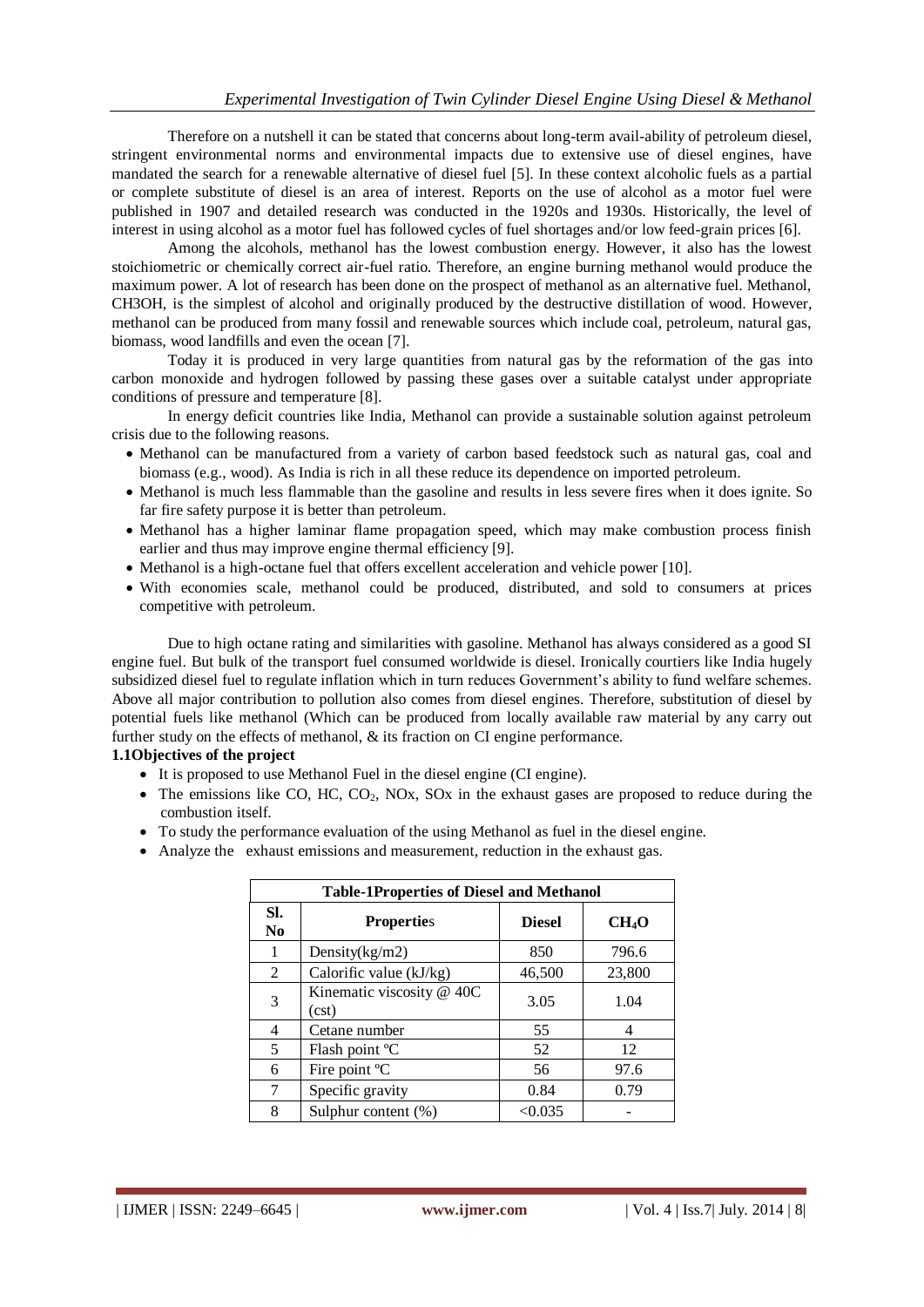# **1.2 Sources of Methanol**

Methanol is a renewable energy source because the energy is generated by using a resource, sunlight, which cannot be depleted. Creation of Methanol starts with photosynthesis causing a feed stock, such as sugar cane or a grain such as maize (corn), to grow. These feed stocks are processed into methanol.

Following are the methods to produce the methanol:-

- Fermentation
- Distillation
- Dehydration

#### **II. EXPERIMENTAL SETUP**

The experimental test set up Figure-1 consisted of twin cylinder diesel engine, four stroke, Forced cooling system, crank start. The setup is provided with a resistance load bank, Multi gas analyzer made by testo and Stack monitoring kit for particulate matter & formaldehyde as HCHO…etc for performance and emissions analysis. The engine is cooled using the water jackets on the engine block and cylinder head using a Forced Feed System. While the recommended injection timing given by the manufacturer is 27º BTDC (static), the opening pressure of the nozzle was set at 1800 bar and the engine speed at 1500rpm.There are a number of transducers used in the engine such as piezoelectric pressure transducer flush with the cylinder head surface to measure cylinder pressure. Specifications of engine are shown in Table 2.



Fig 1: Schematic arrangement of Experimental Set-up



Fig 2: Test engine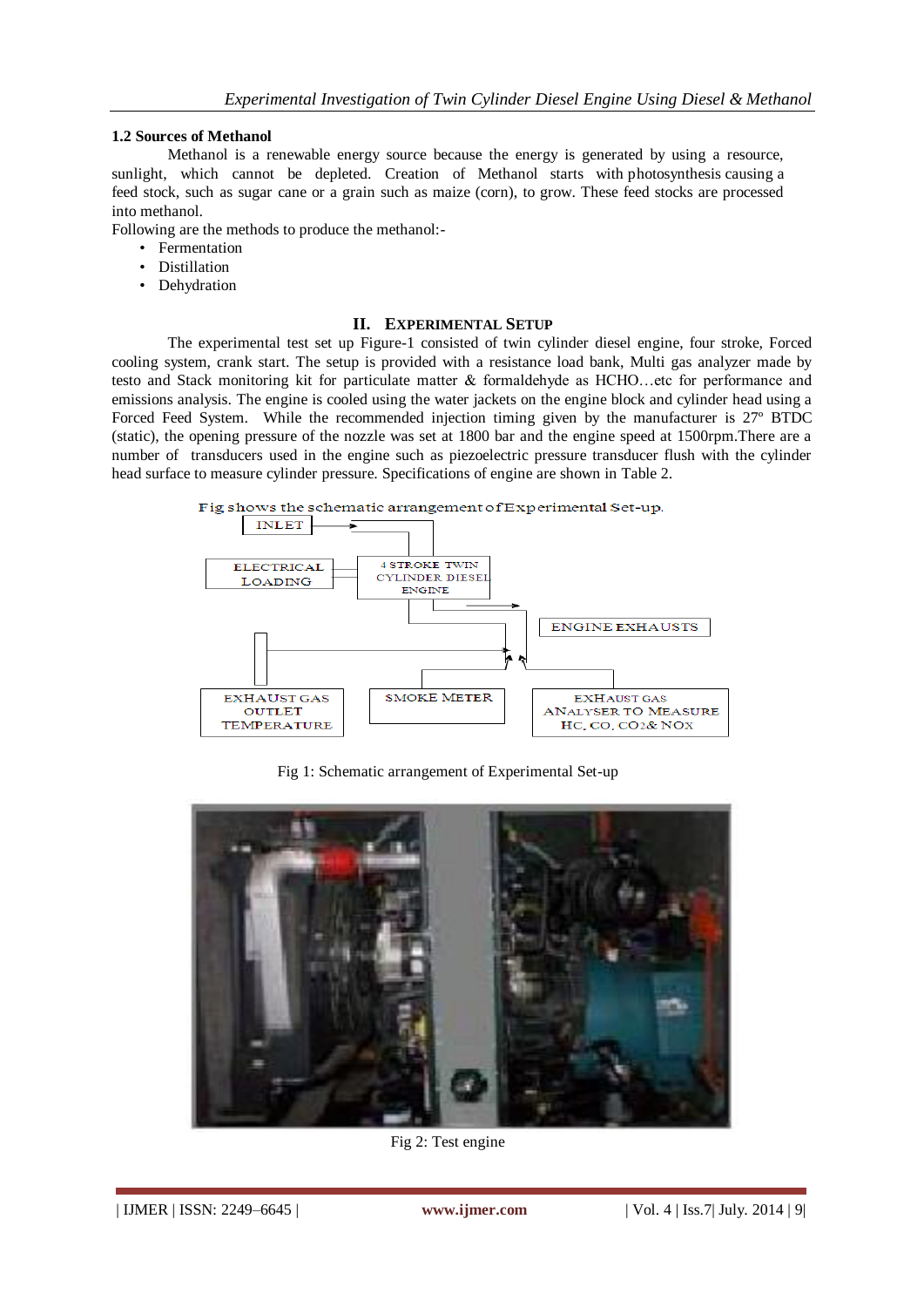| <b>Table-2 Test Engine specification</b> |                                         |  |  |  |  |
|------------------------------------------|-----------------------------------------|--|--|--|--|
| Engine type                              | Four stroke Twin cylinder diesel engine |  |  |  |  |
| No. of cylinders                         | 02                                      |  |  |  |  |
| <b>Stroke</b>                            | $100 \text{ mm}$                        |  |  |  |  |
| <b>Bore Diameter</b>                     | $87 \text{ mm}$                         |  |  |  |  |
| Engine power                             | 19 KW                                   |  |  |  |  |
| Compression ratio                        | 17.5:1                                  |  |  |  |  |
| <b>RPM</b>                               | 1500                                    |  |  |  |  |
| Type of starting                         | Crank starting                          |  |  |  |  |
| Load type                                | Electric load bank                      |  |  |  |  |

| Table-3 Load bank specification |                   |  |  |  |  |
|---------------------------------|-------------------|--|--|--|--|
| Max. Output                     | 15 KVA / 12.06 KW |  |  |  |  |
| Generator type                  | 1 Phase           |  |  |  |  |
| Amps                            | 63                |  |  |  |  |
| <b>RPM</b>                      | 1500              |  |  |  |  |
| РF                              | 0.8               |  |  |  |  |
| ∕olts                           | 240               |  |  |  |  |

# **III. PRECAUTION OBSERVED BEFORE STARTING OF THE ENGINE**

At the time of starting the engine for each of the tests it was measured that the engine level was in the safe zone and its condition is also good in case the condition was bad, then fresh SAE 40 was introduced into the pump after draining the old . The foundation and mounting bolts were checked periodically as they may go loose due to high speed operations and vibrations.

- In the course of experiments the following precautions were observed:
	- The ambient temperature variations during the experiment should not be more than 6<sup>°</sup>Cand this was observed as far as possible.
	- After each load is applied the engine in allowed to settle before further loads are applied.

Before stopping the engine, it was allowed to run on pure diesel for some time. This is done so that the engine can be restarted easily.

#### **IV. EXPERIMENTAL PROCEDURE**

Experiments were initially carried out on the engine using diesel as fuel in order to provide base line data. The methanol were prepared and made to run on the engine.

1<sup>st</sup> Case:-The engine was started using neat diesel and allowed to run for at least 30 minutes before taking observations. After engine conditions stabilized and reached to steady state, the base line data were taken. Load was varied (Zero load & full load condition) using the alternator load bank and the same was recorded. Gaseous emissions, fuel consumption were also recorded from the respective sensor.

2<sup>nd</sup> **Case:**-The engine was started on diesel and when engine became sufficiently heated; the supply of diesel was slowly substituted by 100 % Methanol for which a two way valve was used. After engine conditions stabilized and reached to steady state, the base line data were taken. Load was varied (Zero load & full load condition) using the alternator load bank and the same was recorded. Gaseous emissions, fuel consumption were also recorded from the respective sensor.

#### **V. RESULTS AND DISCUSSION**

The performance and exhaust emission parameters of the engine with diesel and methanol at zero and full load condition are presented and discussed below.

#### **5.1Performance parameter**

| <b>Table-3 Diesel readings</b> |    |                     |                        |                               |                  |             |               |
|--------------------------------|----|---------------------|------------------------|-------------------------------|------------------|-------------|---------------|
| Load in Kw                     |    | <b>LOAD</b> in<br>% | <b>TORQUE</b> in<br>NM | <b>SPEED IN</b><br><b>RPM</b> | SFC<br>Mg/stroke | BP<br>in KW | $\Box$ bth in |
|                                |    |                     |                        | M)                            |                  |             | 96            |
|                                | 0  |                     | 8.297                  | 1500                          | 7.5              | 1.303       | 16.54         |
| 230                            | 52 | 100                 | 76.484                 | 1500                          | 33               | 12.01       | 34.67         |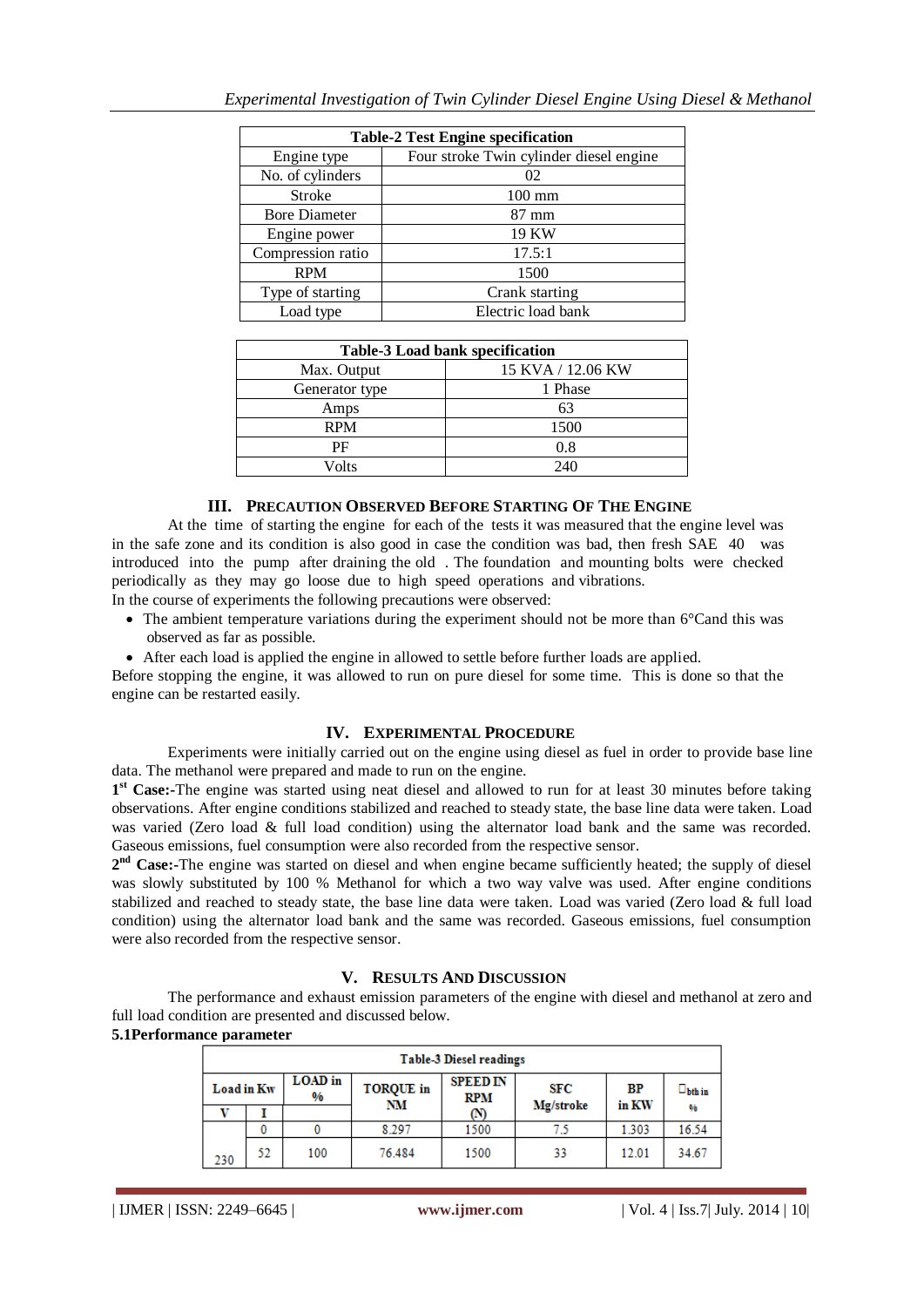| Table-4 Methanol readings |    |                |                  |                               |           |       |                        |  |
|---------------------------|----|----------------|------------------|-------------------------------|-----------|-------|------------------------|--|
| Load in Kw                |    | <b>LOAD</b> in | <b>TORQUE</b> in | <b>SPEED</b> in<br><b>RPM</b> | SFC       | BP    | $\square_{\text{bth}}$ |  |
| ٦T                        |    | %              | NM               | (N)                           | Mg/stroke | in KW | in %                   |  |
|                           |    |                | 8.297            | 1500                          | 8.0       | 1.303 | 28.7                   |  |
| 230                       | 52 | 100            | 88.517           | 1500                          | 39        | 13.90 | 62.82                  |  |





At higher temperature the effect of methanol on specific fuel consumption (SFC) are shown in figure3. From that figure-3 it is clear that at different loads the SFC of Methanol is more than the diesel. The reasons behind this results are lower energy value substitute methanol thus engine responds to the load by increasing the fuel flow. Thus SFC decreases with the increase in thermal efficiency.



# **5.1.2 Brake thermal efficiency**

Figure 4, shows the variation of brake thermal efficiency with respect to methanol & Diesel at different loads. From the plot it is observed that as load increases brake thermal efficiency is also increases for diesel as well as Methanol. At full load condition, the brake thermal efficiencies obtained are 34.7% & 62.8% for the diesel & Methanol respectively. Among these two fuels Methanol has maximum BTE i.e 62.8% which is obtained from 100 % Methanol at full load. The BTE using Methanol is increased by 32.1% as compared to the diesel at full load condition. The increment in Brake thermal efficiency is due to low heat value of methanol as compared to diesel & better combustion because of less viscosity of Methanol.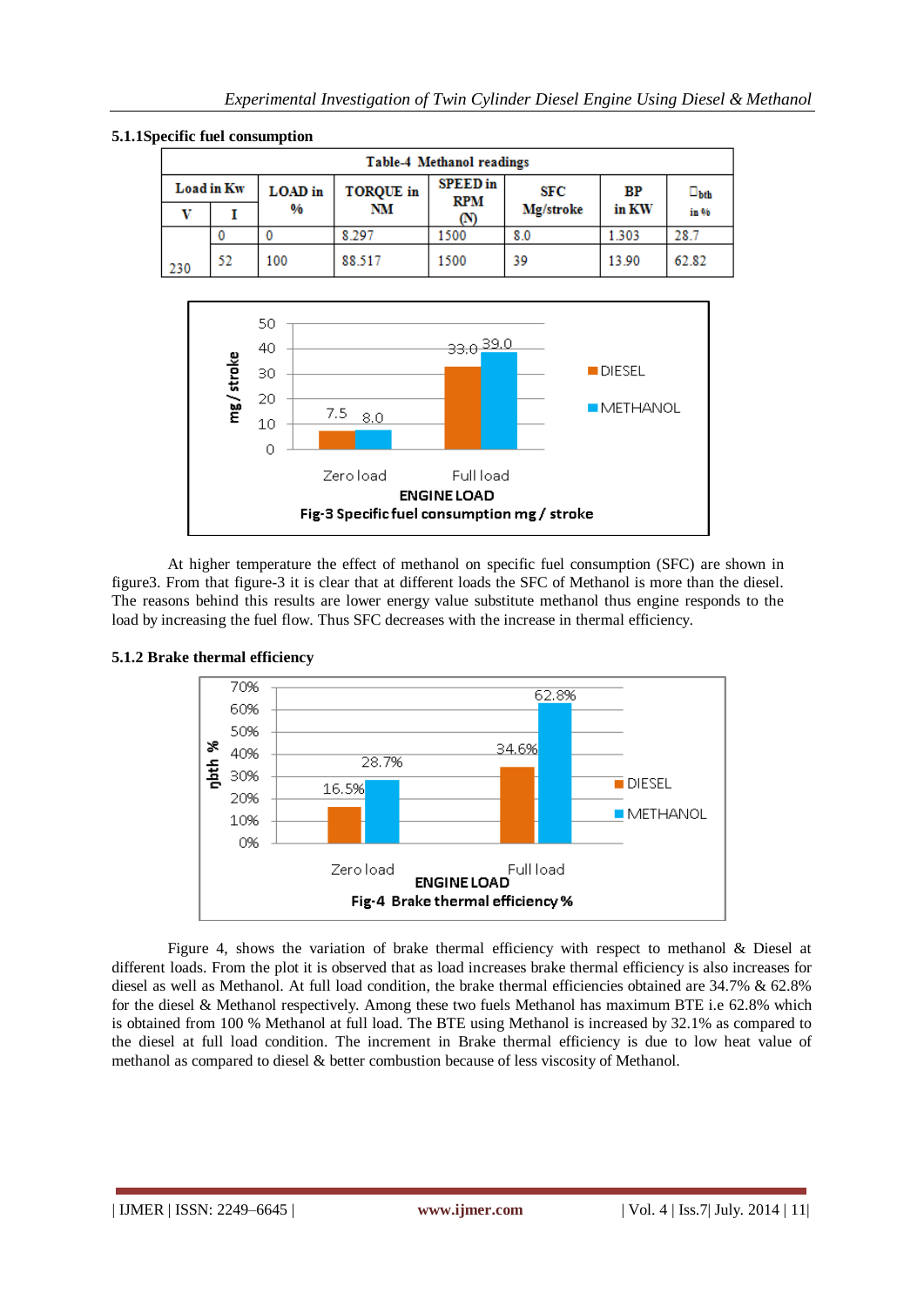| <b>EMBOION parameter</b> s<br>Table-5 Emission parameters of the engine with diesel and methanol at zero and full load |                    |                            |                     |                              |                              |  |  |
|------------------------------------------------------------------------------------------------------------------------|--------------------|----------------------------|---------------------|------------------------------|------------------------------|--|--|
| <b>Parameter</b>                                                                                                       | Unit               | <b>Diesel</b><br>Zero load | Diesel full<br>load | <b>Methanol Zero</b><br>load | <b>Methanol full</b><br>load |  |  |
| <b>Exhaust gas Temperature</b>                                                                                         | K                  | 375                        | 393                 | 307                          | 310                          |  |  |
| Particulate Matter                                                                                                     | mg/Nm <sup>3</sup> | 47.00                      | 134.0               | 10.0                         | 12.60                        |  |  |
| Sulphur Dioxide(SOX)                                                                                                   | ppm                | 15.00                      | 26.0                | 1.0                          | 6.00                         |  |  |
| Nitrogen Dioxide (NOX)                                                                                                 | mg/m <sup>3</sup>  | 1986.00                    | 2431.0              | 859.0                        | 930.00                       |  |  |
| Carbon monoxide                                                                                                        | ppm                | 38.00                      | 44.0                | 83.0                         | 98.00                        |  |  |
| Oxygen(O2)                                                                                                             | $\%$               | 14.40                      | 12.3                | 17.8                         | 15.80                        |  |  |
| Carbon Dioxide(CO2)                                                                                                    | $\%$               | 6.40                       | 8.4                 | 3.4                          | 4.2                          |  |  |
| Non Methane<br>Hydrocarbon                                                                                             | ppm                |                            |                     |                              |                              |  |  |
| Ethane                                                                                                                 |                    | < 2.00                     | < 2.00              | < 2.00                       | < 2.00                       |  |  |
| Propane                                                                                                                |                    | < 2.00                     | < 2.00              | < 2.00                       | < 2.00                       |  |  |
| $n$ _ Butane                                                                                                           |                    | < 2.00                     | < 2.00              | < 2.00                       | < 2.00                       |  |  |
| iso_Butane                                                                                                             |                    | < 2.00                     | < 2.00              | < 2.00                       | < 2.00                       |  |  |
| Pentane                                                                                                                |                    | < 2.00                     | < 2.00              | < 2.00                       | < 2.00                       |  |  |
| Formaldehyde as HCHO                                                                                                   | mg/Nm <sup>3</sup> | < 0.10                     | < 0.10              | < 0.10                       | < 0.10                       |  |  |

# **5.2 Emission parameters**

# **5.2.1 Particulate Matter**



Figures 5, shows the variation of Particulate Matter level with respect to diesel and methanol at different loads. Particulate Matter tends to increase with load, this increase in Particulate Matter is explained by the fact that at low loads, but as the load increases, the temperature also increases which in turn increases the Particulate Matter emissions. Result shows that Particulate Matter is comparatively lower with Methanol. It is found that Particulate Matter emission increases with increase in load in Diesel as fuel but in methanol as fuel minor increase with increase load. 100% Diesel has higher Particulate Matter level when compared to 100% methanol. This is due to rise in exhaust temperature. Particulate Matter is decreased (80 to 90%) when using Methanol as fuel in diesel engine compared to diesel fuel.



#### **5.2.2 SOx Concentration**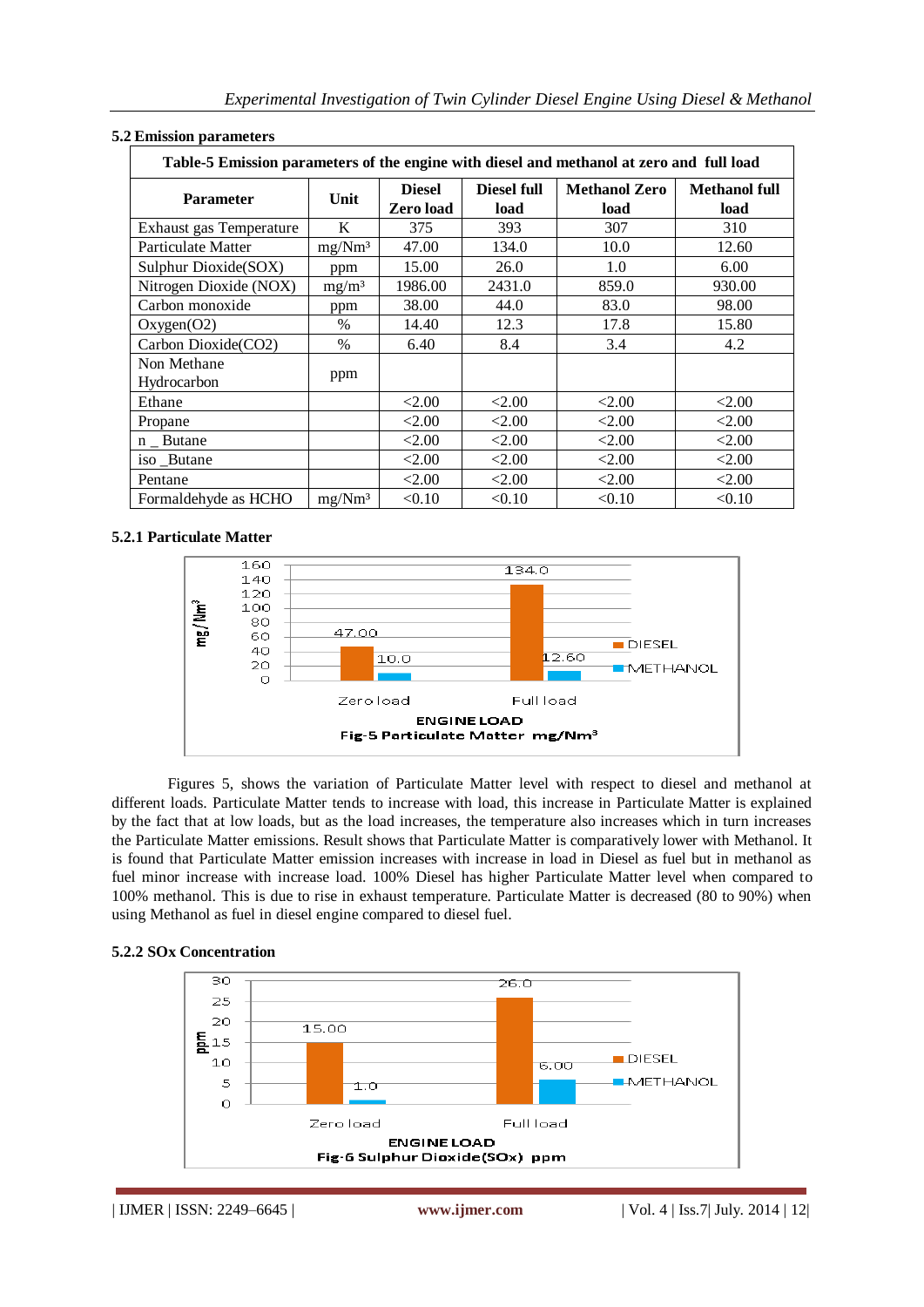Figures 6, shows the variation of SOx level with respect to Diesel and methanol at different loads. SOx tends to increase with load, this increase in SOx is explained by the fact that at low loads, but as the load increases, the temperature also increases which in turn increases the SOx emissions. Result shows that SOx is comparatively higher with Diesel. It is found that SOx emission increases with increase in load. At full load condition 100% Methanol and 100% Diesel has higher SOx level when compared to zero load condition. SOx is decreased (75 to 90%) when using Methanol as fuel in diesel engine compared to diesel fuel. Result shows that Sox emission is lower with Methanol as fuel.



# **5.2.3 CO Concentration**

Figures 7, shows the variation CO level with respect to Diesel and methanol at different loads. From the graph it is clear that the CO level increases when Methanol has a fuel. This is due to the fact that engine is not optimized to run with Methanol, so there is a large possibility of rich fuel-air mixture in the cylinder and the higher specific fuel consumption resulting in a higher CO level. Carbon monoxide occurs in engine exhaust. It is a product of incomplete combustion due to insufficient amount of air in the air fuel mixture or insufficient time in the cycle for the completion of combustion. CO level is comparatively More when compared to diesel& can be reduce by increasing the compression ratio.



# **5.2.4 NOx Concentration**

Figures 8, shows the variation of NOx level with respect to Diesel and methanol at different loads. NOx tends to increase with load, this increase in NOx is explained by the fact that at low loads, but as the load increases, the temperature also increases which in turn increases the NOx emissions. Result shows that NOx is comparatively higher with Diesel. It is found that NOx emission increases with increase in load. 100% Diesel has higher NOx level when compared to 100% methanol. This is due to higher exhaust temperature of Diesel i.e 375 & 393 K. Methanol Nox emission is decreased (55 to 60%) when compared to diesel.

# **5.2.5 Oxygen (O2) Concentration**

Figures 9, shows the variation of  $O<sub>2</sub>$  level with respect to Diesel and methanol at different loads. From the graph it is clear that the  $O<sub>2</sub>$  level increases when Methanol has a fuel. This is due to the fact that engine is not optimized to run with Methanol, so there is a large possibility of lean / reach fuel-air mixture in the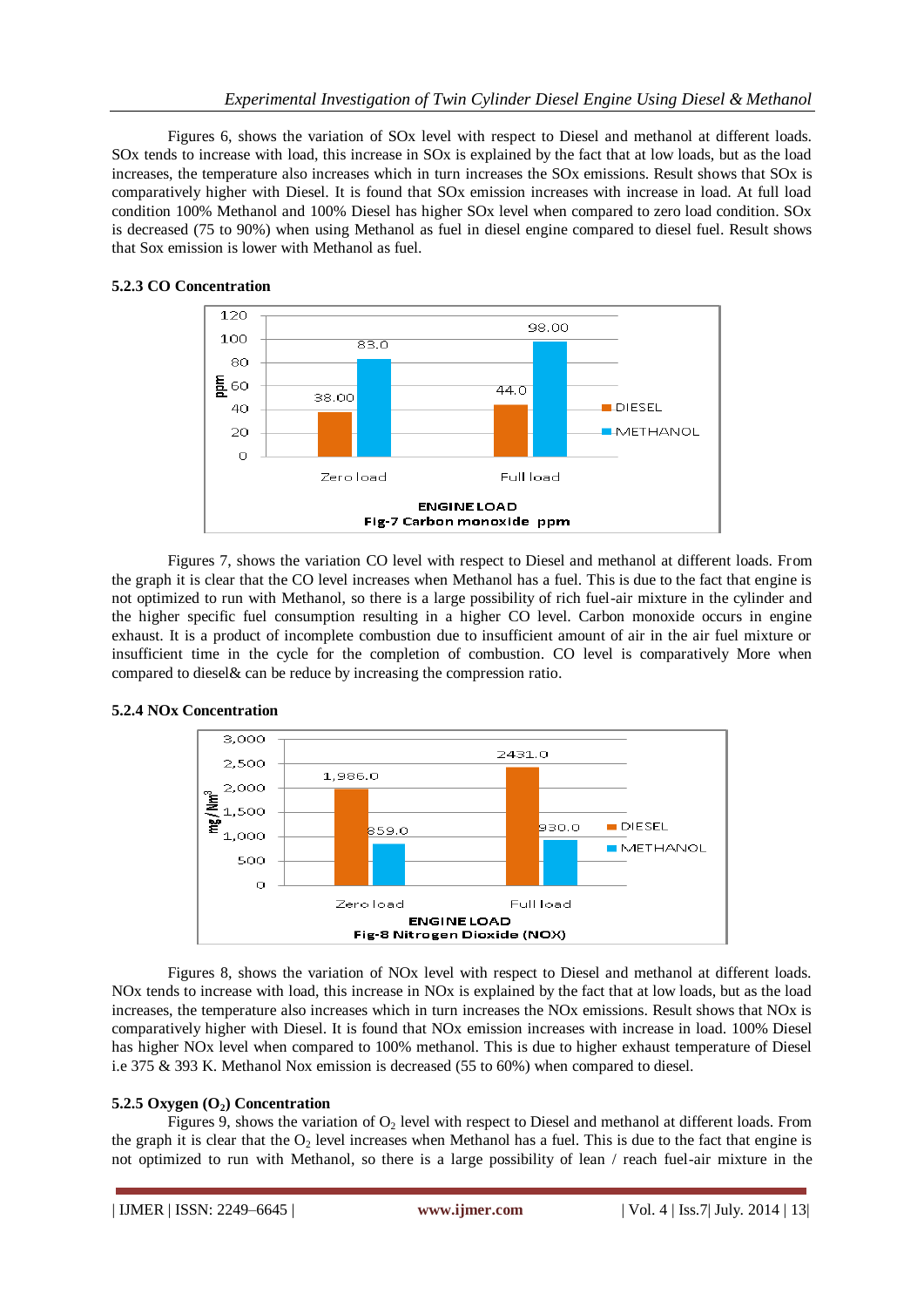cylinder and the lower compression ratio resulting in a higher  $O_2$  level. Oxygen( $O_2$ )occurs in engine exhaust. It is a product of incomplete combustion due to insufficient time in the cycle for the completion of combustion.



#### **5.2.6 Carbon Dioxide (CO2) Concentration**



Figures 10, shows the variation of CO<sub>2</sub> level with respect to Diesel and methanol at different loads. From the graph it is clear that the  $CO<sub>2</sub>$  level decreases when Methanol has a fuel. This is due to the fact that engine is not optimized to run with Methanol, so there is a large possibility of lean / reach fuel-air mixture in the cylinder and the lower compression ratio & temperature resulting in a higher  $CO<sub>2</sub>$  level.CO<sub>2</sub> occurs in engine exhaust. It is a product of incomplete combustion due to insufficient time in the cycle for the completion of combustion.

#### **VI. CONCLUSION AND FUTURE SCOPE**

Based on the performance and emissions of Methanol, it is concluded that the Methanol oil represents a good alternative fuel with closer performance and better emission characteristics to that of a diesel. From the above analysis the Methanol shows better performance compared to the Diesel in the sense of better performance characteristics like Brake thermal efficiency, Specific fuel consumption and decrease in the emission parameters like NOx, Sox, Particulate matter ,  $CO<sub>2</sub>$  but CO ,  $O<sub>2</sub>$  is little higher than the diesel which can be reduced by increasing the compression ratio. Hence the 100% methanol can be used as a substitute for diesel.

#### **REFERENCES**

- [1] Chauhan BS, Kumar N, Cho H.MCho (2009). Performance and emission studies on an agriculture engine on neat Jatropha oil. Journal of Mechanical Science and Technology 24 (2) (2010) 529-535.
- [2] Ciniviz M., Köse H., Canli E. and Solmaz O (2011).An experimental investigation on effects of methanol blended diesel fuels to engine performance and emissions of a diesel engine. Scientific Research and Essays Vol. 6(15), pp. 3189-3199,ISSN 1992-2248. [3] Yao C, Cheung CS, Chan TL, Lee SC(2008). Effect of diesel/methanol compound combustion on diesel engine combustion and emission.Energy conversion and management. 49:1696-1704.
- [4] Mishra C, Kumar N, Sidharth, Chauhan B. S (2012).Performance and Emission Studies of a Compression Ignition Engine on blends of Calophyllum Oil and Diesel.Journal of biofuels. Volume 3, Issue 1, Online ISSN : 0976-4763.
- [5] Chauhan BS, Kumar N, Pal SS, Jun YD. Experimental studies on fumigation of ethanol in a small capacity diesel engine. Energy 2011; 36:1030-8.
- [6] "Alcohols for motor fuels" by J.L. Smith and J.P. Workman,Colorado State University and U.S. Department of Agriculture. Fact sheet no. 5.010.